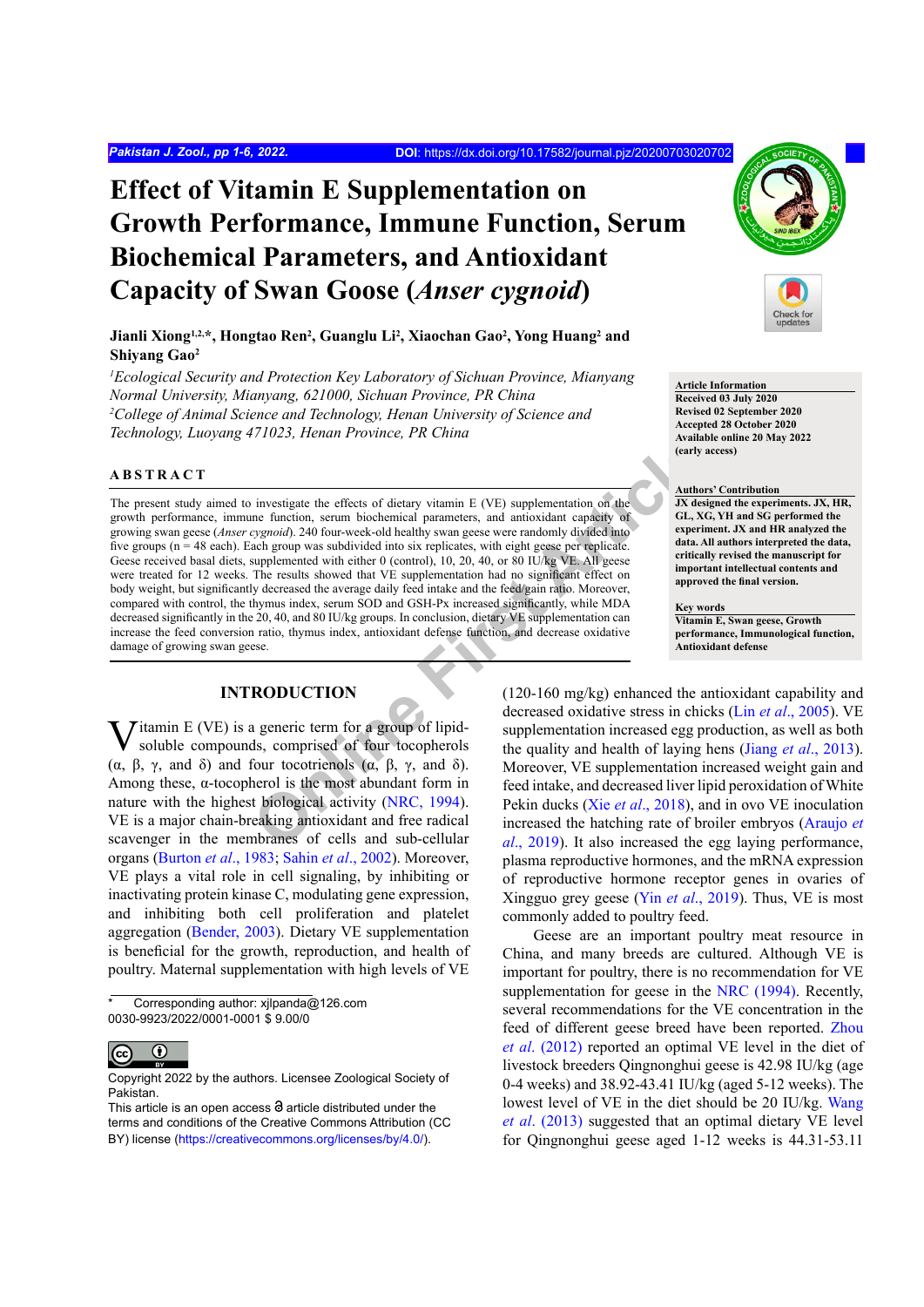to achieve the best immune and antioxidant conditions. The minimum dietary VE level in geese aged 1-12 weeks is 6.84 IU/kg according to the serum malondialdehyde content. Yin *et al*[. \(2019\)](#page-5-1) reported that 80 mg/kg of VE supplementation in the diet was appropriate for Xingguo grey goose. These results showed that the optimal dietary VE levels vary between breeds and ages of geese.

Swan geese, *Anser cygnoid*, were widely domesticated in China. However, until now, the requirement of the specific VE for this species of geese has not been reported. The objectives of this investigation were to study the effects of VE supplementation on the growth performance, slaughter performance, immune function, serum biochemical parameters, and antioxidant capacity of this breed and to identify its VE requirements.

# **MATERIALS AND METHODS**

## *Experimental animals, design, diets and management*

A total of 240 gray geese aged four weeks were randomly assigned to five groups (one control group and four experimental groups). Each group was subdivided into six replicates, with eight birds per replicate. Geese in the control group were fed a basal diet, while geese in experimental groups were fed basal diets supplemented with 10, 20, 40, or 80 IU/kg VE. The basal diet was formulated according to the NRC (1994) to meet the nutritional requirements of geese. DL-α-tocopherol acetate (at an effective substance concentration of 50%) was the source of supplemental VE. Formulation and nutrient composition of the basal diet are shown in Table [I](#page-1-0). The experimental period lasted 12 weeks. All geese had free access to feed and water throughout the experimental period. All experimental procedures were approved by the animal care and use committee of Henan University of Science and Technology.

### *Sample collection*

Prior to the experiment, geese were weighed (body weight, BW). The average daily gain (ADG), average daily feed intake (ADFI), and the feed / gain ratio (F/G) were measured for each group using the following formulas:  $ADG = (final weight-inital weight) / days$ ;  $ADFI = sum$ of daily feed intake / days; and  $F / G = ADFI / ADG$ . After the experiment, 60 geese (two geese per group/replicate) were randomly selected and weighed after fasting for 12 h. Blood samples were obtained from jugular veins, and collected into heparin sodium-anticoagulant tubes, and centrifuged at 3,000 rpm for 10 min to obtain serum. Serum was kept at -20 °C until further analysis (i.e., determination of serum biochemical parameters and antioxidant capacity). After blood collection, geese were euthanized by cervical dislocation. Then, geese were eviscerated, and the slaughter yield, semi-eviscerated carcass yield, and eviscerated carcass yield were measured according to poultry production performance terms and metric statistics methods. The weights of spleen, thymus, and bursa of Fabricius were recorded, and their relative weights were expressed as a percentage of the live BW.

<span id="page-1-0"></span>

|  | Table I. Composition and nutrient levels of the basal |  |  |  |
|--|-------------------------------------------------------|--|--|--|
|  | diet (air-dry basis).                                 |  |  |  |

| species of geese has not been<br>ves of this investigation were to    | <b>Ingredients</b>                                                                                                                            | Content $(\% )$ |  |  |
|-----------------------------------------------------------------------|-----------------------------------------------------------------------------------------------------------------------------------------------|-----------------|--|--|
| E supplementation on the growth                                       | Corn                                                                                                                                          | 74.62           |  |  |
| r performance, immune function,                                       | Soybean meal                                                                                                                                  | 19.65           |  |  |
| rameters, and antioxidant capacity                                    | Limestone                                                                                                                                     | 1.17            |  |  |
| ntify its VE requirements.                                            | Soybean oil                                                                                                                                   | 1               |  |  |
| <b>LS AND METHODS</b>                                                 | Fish meal                                                                                                                                     | 1.00            |  |  |
|                                                                       | Calcium hydrogen phosphate                                                                                                                    | 0.89            |  |  |
| design, diets and management<br>ray geese aged four weeks were        | Salt                                                                                                                                          | 0.36            |  |  |
| five groups (one control group and                                    | DL-Methionine                                                                                                                                 | 0.16            |  |  |
| ups). Each group was subdivided                                       | Lysine                                                                                                                                        | 0.15            |  |  |
| h eight birds per replicate. Geese                                    | Premix <sup>1)</sup>                                                                                                                          | 1.00            |  |  |
| ere fed a basal diet, while geese in                                  | Nutrient levels <sup>2)</sup>                                                                                                                 |                 |  |  |
| vere fed basal diets supplemented<br>0 IU/kg VE. The basal diet was   | ME/(MJ/kg)                                                                                                                                    | 12.55           |  |  |
| to the NRC (1994) to meet the                                         | Crude protein                                                                                                                                 | 15              |  |  |
| nts of geese. $DL-a$ -tocopherol                                      | Calcium                                                                                                                                       | 0.74            |  |  |
| e substance concentration of 50%)                                     | TP                                                                                                                                            | 0.5             |  |  |
| pplemental VE. Formulation and<br>f the basal diet are shown in Table | Available phosphorus                                                                                                                          | 0.3             |  |  |
| riod lasted 12 weeks. All geese had                                   | Lysine                                                                                                                                        | 0.85            |  |  |
| water throughout the experimental                                     | Methionine                                                                                                                                    | 0.4             |  |  |
| al procedures were approved by the                                    | Met+Cys                                                                                                                                       | 0.725           |  |  |
| committee of Henan University of<br>у.                                | <sup>1)</sup> The premix provided the following per kg of diets: VA 9000 IU, VD <sub>3</sub>                                                  |                 |  |  |
|                                                                       | 2000 IU, VE 40 mg, VK, 0.8 mg, VB, 2.0 mg, VB, 4.0 mg, nicotinic acid<br>30 mg, calciuim pantothenate 11 mg, VB, 4.0 mg, biotin 0.2 mg, folic |                 |  |  |

<sup>1)</sup> The premix provided the following per kg of diets: VA 9000 IU, VD<sub>3</sub> 2000 IU, VE 40 mg, VK<sub>3</sub> 0.8 mg, VB<sub>1</sub> 2.0 mg, VB<sub>2</sub> 4.0 mg, nicotinic acid 30 mg, calciuim pantothenate 11 mg,  $VB_6$  4.0 mg, biotin 0.2 mg, folic acid 0.5 mg, VB<sub>12</sub> 12 μg, Se 0.5 mg, Fe 80 mg, Mn 30 mg, Cu 4 mg, I 0.3 mg. 2) Nutrient levels were calculated values.

#### *Analysis of serum samples*

The serum samples were thawed and analyzed for serum total protein (TP), alanine aminotransferase (ALT), aspartate aminotransferase (AST), lactate dehydrogenase (LDH), cholesterol (CHO), low-density lipoprotein cholesterol (LDL), and highly density lipoprotein cholesterol (HDL) by an automatic biochemistry analyzer (Hitachi 7600-020, Hitachi High Technologies, Inc., Ibaraki, Japan). The content of MDA, the total antioxidant capacity (T-AOC), the activities of superoxide dismutase (SOD), glutathione peroxidase (GSH-Px), and catalase (CAT) were determined using respective diagnostic kits (Nanjing Jiancheng Bioengineering Institute, Nanjing, China).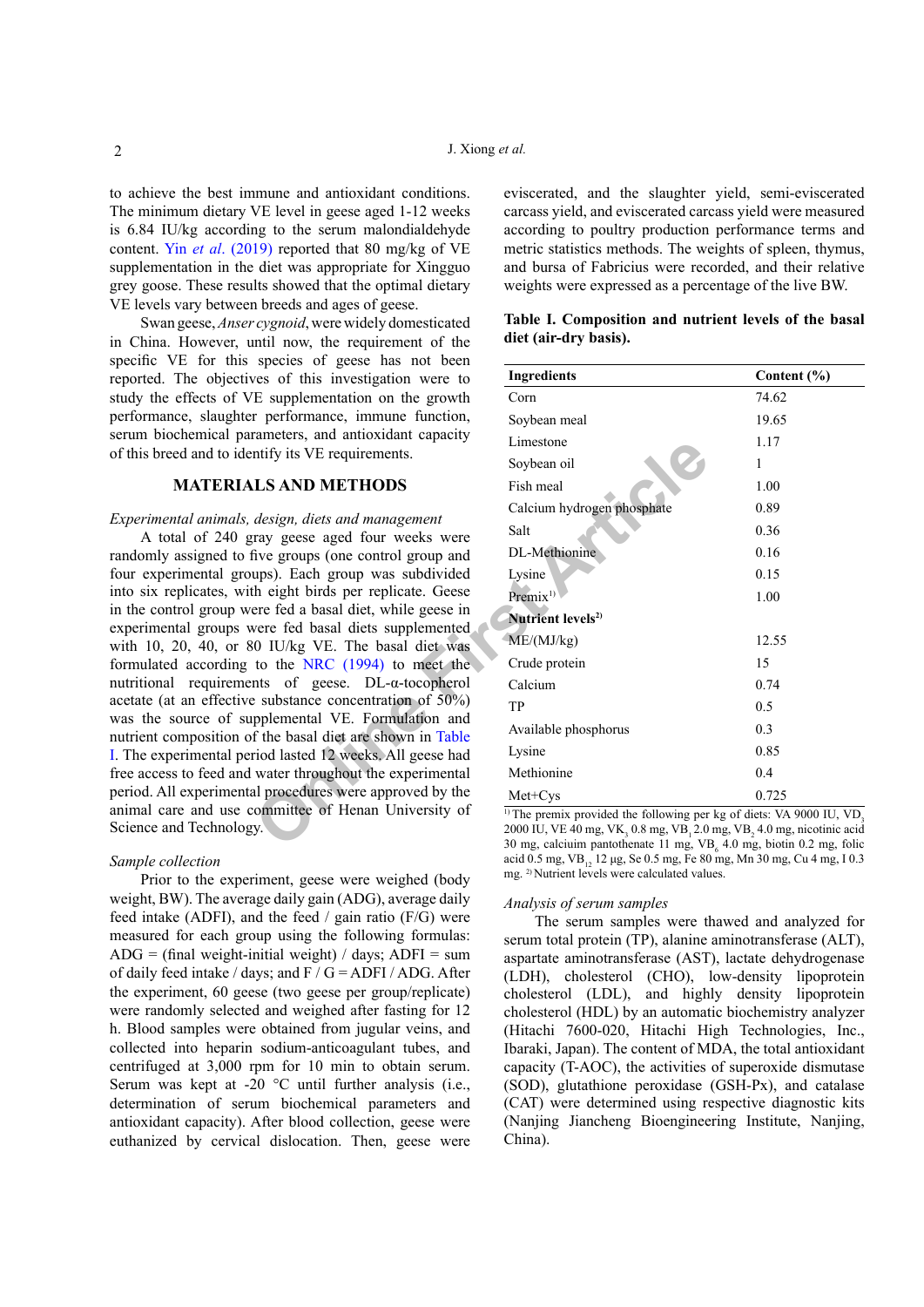#### *Statistical analysis*

All data were analyzed by one-way analysis of variance (ANOVA) using SPSS statistical software (version 22.0 for windows, SPSS Inc., Chicago, IL, USA) to estimate the main treatment effect. Differences among treatments were examined using LSD tests. Data are presented as means ± standard errors. The differences were considered to be significant at  $P < 0.05$ .

## **RESULTS**

#### *Growth performance*

VE supplementation had no significant effects (P > 0.05) on BW and ADG, but the ADFI and F/G were significantly affected (Table II). ADFI of experimental groups was significantly lower ( $P < 0.05$ ) than that of the control group. Except for the F/G of the 80 IU/kg group, the F/G of all other experimental groups were significantly lower than that of the control group, and the lowest value was found in 40 IU/kg group.

# <span id="page-2-0"></span>**Table II. Effects of vitamin E supplementation on growth performance of swan geese.**

|                                                                                                                                                                                                                               | significantly affected (Table II). ADFI of experimental<br>groups was significantly lower ( $P < 0.05$ ) than that of the<br>control group. Except for the F/G of the 80 IU/kg group,<br>the F/G of all other experimental groups were significantly<br>lower than that of the control group, and the lowest value<br>was found in 40 IU/kg group. | U IU/Kg<br>10 IU/kg<br>20 IU/kg<br>40 IU/kg<br>$80$ IU/kg | $1.11 \pm 0.14$<br>$0.92 \pm 0.17$<br>$0.90 \pm 0.14$<br>$1.09 \pm 0.10$<br>$1.33 \pm 0.14$                                  | $0.27 \pm 0.01$<br>$0.27 \pm 0.01$<br>$0.28 \pm 0.0$<br>$0.31 \pm 0.01$<br>$0.31 \pm 0.01$ |                                                                                                                                             |                                     |  |
|-------------------------------------------------------------------------------------------------------------------------------------------------------------------------------------------------------------------------------|----------------------------------------------------------------------------------------------------------------------------------------------------------------------------------------------------------------------------------------------------------------------------------------------------------------------------------------------------|-----------------------------------------------------------|------------------------------------------------------------------------------------------------------------------------------|--------------------------------------------------------------------------------------------|---------------------------------------------------------------------------------------------------------------------------------------------|-------------------------------------|--|
|                                                                                                                                                                                                                               | Table II. Effects of vitamin E supplementation on<br>growth performance of swan geese.                                                                                                                                                                                                                                                             |                                                           | Serum biochemical parameters<br>The effects of VE supp<br>biochemical parameters of swar<br>Table V. VE supplementation insi |                                                                                            |                                                                                                                                             |                                     |  |
| Groups BW (g)                                                                                                                                                                                                                 |                                                                                                                                                                                                                                                                                                                                                    | $\bf{A}\bf{D}\bf{G}$ (g/d)                                | ADFI $(g/d)$                                                                                                                 | F/G                                                                                        |                                                                                                                                             | $> 0.05$ ) the serum biochemical pa |  |
|                                                                                                                                                                                                                               | 0 IU/kg 2348.46 $\pm$ 69.95 18.72 $\pm$ 0.83                                                                                                                                                                                                                                                                                                       |                                                           | $147.80 \pm 0.62$ <sup>a</sup> 7.93 $\pm 0.33$ <sup>a</sup>                                                                  |                                                                                            |                                                                                                                                             | CHO, HDL-C, and LDL-C).             |  |
|                                                                                                                                                                                                                               | 10 IU/kg 2219.42±43.89 17.76±0.52                                                                                                                                                                                                                                                                                                                  |                                                           | $127.47 \pm 0.79$ <sup>d</sup> $7.19 \pm 0.17$ <sup>bc</sup>                                                                 |                                                                                            |                                                                                                                                             | Serum antioxidant capacity          |  |
|                                                                                                                                                                                                                               | 20 IU/kg 2356.50 ± 56.18 20.20 ± 0.67                                                                                                                                                                                                                                                                                                              |                                                           | $140.14 \pm 1.39$ <sup>bc</sup> 6.95 $\pm$ 0.16 <sup>c</sup>                                                                 |                                                                                            |                                                                                                                                             | VE supplementation influer          |  |
|                                                                                                                                                                                                                               | 40 IU/kg 2348.86±71.15 20.29±0.85                                                                                                                                                                                                                                                                                                                  |                                                           | $138.60 \pm 1.73$ <sup>c</sup> $6.84 \pm 0.21$ <sup>c</sup>                                                                  |                                                                                            |                                                                                                                                             |                                     |  |
|                                                                                                                                                                                                                               | 80 IU/kg 2248.30±57.72 17.44±0.69                                                                                                                                                                                                                                                                                                                  |                                                           | $142.62 \pm 1.03^{\circ}$ 7.86 $\pm$ 0.16 <sup>ab</sup>                                                                      |                                                                                            |                                                                                                                                             | GSH-Px activities, as well as the N |  |
| In the same column, values with no letter or the same letter superscripts<br>mean no significant difference (P>0.05), while with different letter<br>superscripts mean significant difference $(P<0.05)$ . The same as below. |                                                                                                                                                                                                                                                                                                                                                    |                                                           |                                                                                                                              |                                                                                            | (Table V). The SOD activity was<br>$< 0.05$ ) by VE supplementation,<br>in the 40 IU/kg group. The GSH-1<br>with VE supplementation, but on |                                     |  |
|                                                                                                                                                                                                                               | Table III. Effects of vitamin E supplementation on                                                                                                                                                                                                                                                                                                 |                                                           | VE supplementation (20 IU/kg, $\cdot$                                                                                        |                                                                                            |                                                                                                                                             |                                     |  |
| slaughter performance $(\frac{b}{\theta})$ of swan geese.                                                                                                                                                                     |                                                                                                                                                                                                                                                                                                                                                    |                                                           |                                                                                                                              |                                                                                            |                                                                                                                                             | showed a significant difference (   |  |

<span id="page-2-1"></span>**Table III. Effects of vitamin E supplementation on slaughter performance (%) of swan geese.**

| <b>Groups</b> | Slaughter<br>yield | Semi-eviscerated Eviscerated<br>carcass yield | carcass yield    |
|---------------|--------------------|-----------------------------------------------|------------------|
| $0$ IU/ $kg$  | 88.01±0.99         | $77.88 \pm 1.35$                              | $69.43 \pm 1.09$ |
| $10$ IU/ $kg$ | 88.06±0.88         | 78.79±1.87                                    | $68.91 \pm 1.06$ |
| $20$ IU/kg    | 87.99±0.97         | $79.42 \pm 1.19$                              | $69.10 \pm 1.22$ |
| $40$ IU/ $kg$ | 88.50±0.93         | $78.21 \pm 1.48$                              | $68.57 \pm 1.20$ |
| $80$ IU/ $kg$ | $87.67 \pm 0.68$   | 78.69±1.35                                    | $68.20 \pm 0.44$ |

### *Slaughter performance*

The effects of VE supplementation on growth performance of swan geese are presented in [Table III](#page-2-1). VE supplementation did not exert significant effects ( $P > 0.05$ ) on slaughter yield, semi-eviscerated carcass yield, and eviscerated carcass yield.

## *Immune organ indexes*

The thymus indexes of experimental groups were higher than those of the control group. Groups that received VE supplementation at 20 IU/kg, 40 IU/kg, and 80 IU/kg had significantly increased thymus indexes  $(P < 0.05)$ , and the maximum was reached in the 40 IU/kg group ([Table](#page-2-2) [IV](#page-2-2)). VE supplementation had no significant effects ( $P >$ 0.05) on the indices of spleen and bursa of Fabricius.

<span id="page-2-2"></span>**Table IV. Effects of vitamin E supplementation on immune organ indexes (g/kg) of swan geese.**

| <b>Groups</b>      | <b>Spleen</b>   | <b>Bursa of fabricius</b> | <b>Thymus</b>                 |
|--------------------|-----------------|---------------------------|-------------------------------|
| $0$ IU/kg          | $1.11 \pm 0.14$ | $0.27 \pm 0.03$           | $0.32 \pm 0.08$ <sup>d</sup>  |
| $10 \text{ IU/kg}$ | $0.92 \pm 0.17$ | $0.27 \pm 0.03$           | $0.36 \pm 0.05$ <sup>cd</sup> |
| $20 \text{ IU/kg}$ | $0.90 \pm 0.14$ | $0.28 \pm 0.05$           | $0.60 \pm 0.09$ bc            |
| $40$ IU/kg         | $1.09 \pm 0.10$ | $0.31 \pm 0.03$           | $0.89 \pm 0.13$ <sup>a</sup>  |
| $80$ IU/kg         | $1.33 \pm 0.14$ | $0.31 \pm 0.03$           | $0.63 \pm 0.09$ <sup>ab</sup> |

# *Serum biochemical parameters*

The effects of VE supplementation on serum biochemical parameters of swan geese are presented in Table V. VE supplementation insignificantly influenced (P  $> 0.05$ ) the serum biochemical parameters (TP, ALT, AST, CHO, HDL-C, and LDL-C).

## *Serum antioxidant capacity*

VE supplementation influenced both the SOD and GSH-Px activities, as well as the MDA content in the serum (Table V). The SOD activity was significantly increased (P < 0.05) by VE supplementation, and reached a maximum in the 40 IU/kg group. The GSH-Px activity also increased with VE supplementation, but only the groups with higher VE supplementation (20 IU/kg, 40 IU/kg, and 80 IU/kg) showed a significant difference ( $P < 0.05$ ) compared with the control group. The maximum value was reached in the 40 IU/kg group. The MDA content significantly decreased  $(P < 0.05)$  in all experimental groups, and reached a minimum value in the 40 IU/kg group. VE supplementation did not significantly influence ( $P > 0.05$ ) the activities of CAT and T-AOC ([Table V\)](#page-3-0).

## **DISCUSSION**

As an antioxidant, VE can prevent the oxidation of polyunsaturated fatty acids in both the feed and body tissues; thus, VE can improve feed utilization and promote the growth of animals (Li *et al*[., 2015](#page-4-6)). Fan *et al*[. \(2007\)](#page-4-7) reported that VE supplementation can increase BW, and decrease the F/G of Xupu geese. Zhou *et al*[. \(2012\)](#page-5-2) reported that the ADG and ADFI of Qingnonghui geese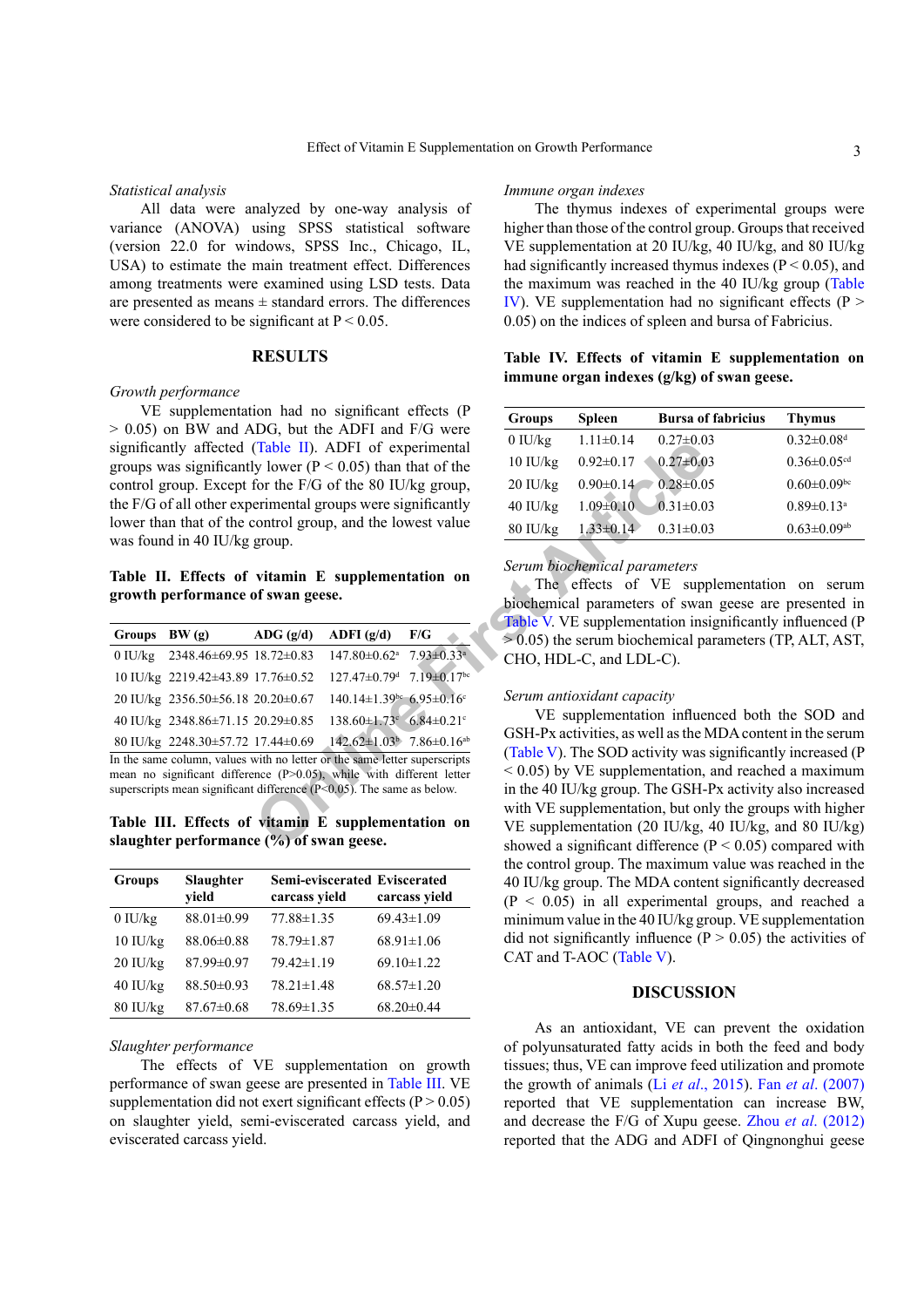| <b>Items</b>                                                                                                                                                                                                                                                                                                                                                   | $0$ IU/kg                       | 10 IU/kg                                                   | $20$ IU/kg                                                    | 40 IU/kg                     | 80 IU/kg                                                            |  |  |
|----------------------------------------------------------------------------------------------------------------------------------------------------------------------------------------------------------------------------------------------------------------------------------------------------------------------------------------------------------------|---------------------------------|------------------------------------------------------------|---------------------------------------------------------------|------------------------------|---------------------------------------------------------------------|--|--|
| <b>Biochemical parameters</b>                                                                                                                                                                                                                                                                                                                                  |                                 |                                                            |                                                               |                              |                                                                     |  |  |
| TP/(g/L)                                                                                                                                                                                                                                                                                                                                                       | $45.90 \pm 0.88$                | $44.61 \pm 1.15$                                           | 45.39±1.57                                                    | $47.30 \pm 1.18$             | $45.55 \pm 1.49$                                                    |  |  |
| ALT/(U/L)                                                                                                                                                                                                                                                                                                                                                      | $22.17 \pm 2.23$                | $23.17 \pm 1.38$                                           | 24.00 ± 0.77                                                  | $22.50 \pm 2.67$             | $23.67 \pm 2.23$                                                    |  |  |
| AST/(U/L)                                                                                                                                                                                                                                                                                                                                                      | 21.67±2.72                      | $22.17 \pm 1.27$                                           | $23.00 \pm 3.30$                                              | $20.67 \pm 1.20$             | $22.33 \pm 3.05$                                                    |  |  |
| LDH/(U/L)                                                                                                                                                                                                                                                                                                                                                      | 249.50±34.40                    | $245.33\pm 6.63$                                           | 257.50±34.66                                                  | 187.50±27.37                 | 224.33±28.66                                                        |  |  |
| CHO/(mmol/L)                                                                                                                                                                                                                                                                                                                                                   | $5.15 \pm 0.31$                 | $5.04 \pm 0.52$                                            | $4.73 \pm 0.31$                                               | $5.43 \pm 0.40$              | $4.82 \pm 0.17$                                                     |  |  |
| HDL-C/(mmol/L)                                                                                                                                                                                                                                                                                                                                                 | $2.90 \pm 0.18$                 | $2.49 \pm 0.19$                                            | $2.73 \pm 0.24$                                               | $3.24 \pm 0.28$              | $2.87 \pm 0.19$                                                     |  |  |
| $LDL-C/(mmol/L)$                                                                                                                                                                                                                                                                                                                                               | $1.78 \pm 0.15$                 | $1.71 \pm 0.12$                                            | $1.49 \pm 0.08$                                               | $1.83 \pm 0.13$              | $1.41 \pm 0.08$                                                     |  |  |
| <b>Antioxidant indices</b>                                                                                                                                                                                                                                                                                                                                     |                                 |                                                            |                                                               |                              |                                                                     |  |  |
| SOD/(U/mL)                                                                                                                                                                                                                                                                                                                                                     | $619.28 \pm 54.35$ <sup>d</sup> | 758.80±50.75°                                              | $853.55 \pm 14.74$ <sup>bc</sup>                              | 994.95±44.59 <sup>a</sup>    | 962.70 $\pm$ 37.38 <sup>ab</sup>                                    |  |  |
| MDA/(nmol/mL)                                                                                                                                                                                                                                                                                                                                                  | $7.13 \pm 0.07$ <sup>a</sup>    | 5.85 $\pm$ 0.37 <sup>b</sup>                               | $5.69 \pm 0.43$ <sup>b</sup>                                  | $5.35 \pm 0.37$ <sup>b</sup> | $5.59 \pm 0.44$ <sup>b</sup>                                        |  |  |
| GSH-Px/(U/mL)                                                                                                                                                                                                                                                                                                                                                  | $251.98 \pm 11.06$ <sup>c</sup> | $288.57 \pm 13.64$ <sup>bc</sup>                           | $302.03 \pm 13.44$ <sup>b</sup>                               | 373.39±21.68 <sup>a</sup>    | $305.17 \pm 20.87$ <sup>b</sup>                                     |  |  |
| CAT/(U/mL)                                                                                                                                                                                                                                                                                                                                                     | $3.11 \pm 0.49$                 | $2.71 \pm 0.41$                                            | $2.15 \pm 0.34$                                               | $3.26 \pm 0.44$              | $3.11 \pm 0.32$                                                     |  |  |
| $T- AOC(U/mL)$                                                                                                                                                                                                                                                                                                                                                 | $13.81 \pm 0.90$                | $14.05 \pm 0.74$                                           | $15.58 \pm 1.18$                                              | $16.27 \pm 0.76$             | 16.96±0.65                                                          |  |  |
| (aged 0-4 weeks and 5-8 weeks) were significantly<br>Qingnonghui geese; moreover, they also found that bursa<br>of Fabricius indices were significantly influenced. The<br>increased by supplementation of VE, while F/G showed no<br>significant change. The results of this study indicated that<br>thymus is a central immune organ that is mainly involved |                                 |                                                            |                                                               |                              |                                                                     |  |  |
| VE supplementation did not significantly influence BW and<br>in humoral immunity. VE supplementation can increase<br>ADG, but significantly influenced both ADFI and F/G of<br>the level of immunoglobulin in the blood (Zduńczyk et al.,                                                                                                                      |                                 |                                                            |                                                               |                              |                                                                     |  |  |
| swan geese. This may be attributed to the supplementation                                                                                                                                                                                                                                                                                                      |                                 | 2013), enhance the body's ability to produce antibodies to |                                                               |                              |                                                                     |  |  |
| of VE increasing the feed conversion ratio.                                                                                                                                                                                                                                                                                                                    |                                 |                                                            | various antigens and vaccines, and thus enhance the body's    |                              |                                                                     |  |  |
| Slaughter performance is a very important indicator                                                                                                                                                                                                                                                                                                            |                                 |                                                            | humoral immune response (Wang et al., 2009).                  |                              |                                                                     |  |  |
| to evaluate the production performance of meat poultry,                                                                                                                                                                                                                                                                                                        |                                 | The biochemical index in the serum of the animal           |                                                               |                              |                                                                     |  |  |
| which intuitively reflects the composition of the carcass                                                                                                                                                                                                                                                                                                      |                                 |                                                            | body can be used as an indicator to reflect the physiological |                              |                                                                     |  |  |
| of the animal body and its meat production performance                                                                                                                                                                                                                                                                                                         |                                 |                                                            | state and health of the body (Lin et al., 2012), which can    |                              |                                                                     |  |  |
| (Li et al., 2017; Yang et al., 2015). In this experiment, VE                                                                                                                                                                                                                                                                                                   |                                 |                                                            | be correlated with the quality of the diet (Ojediran et al.,  |                              |                                                                     |  |  |
| supplementation had no significant effect on the slaughter                                                                                                                                                                                                                                                                                                     |                                 |                                                            |                                                               |                              | $2017$ ). Zhou <i>et al.</i> (2012) reported that the TP content of |  |  |
| yield, semi-eviscerated carcass yield, and eviscerated<br>Qingnonghui geese was not significantly affect by VE                                                                                                                                                                                                                                                 |                                 |                                                            |                                                               |                              |                                                                     |  |  |

<span id="page-3-0"></span>**Table V. Effects of vitamin E supplementation on serum biochemical parameters and antioxidant indices of swan geese.**

Slaughter performance is a very important indicator to evaluate the production performance of meat poultry, which intuitively reflects the composition of the carcass of the animal body and its meat production performance (Li *et al*[., 2017;](#page-4-8) Yang *et al*., 2015). In this experiment, VE supplementation had no significant effect on the slaughter yield, semi-eviscerated carcass yield, and eviscerated carcass yield. This result agrees with the results of [Fan](#page-4-7) *et al*[. \(2007\)](#page-4-7).

Birds have central and peripheral lymphoid tissues, which play an important role in the defense of the body against pathogens (Zhou *et al*[., 2019](#page-5-5)). The spleen, bursa, and thymus are the important immune organs of poultry, and their relative weights are positively correlated with the body's cellular and humoral immune functions. Thus, the weight of immune organs can be used as an indicator to evaluate the immune status of poultry ([Al-Khalifa](#page-4-9) *et al*., [2012;](#page-4-9) Xu *et al*[., 2019](#page-5-6)). The results of the present study indicate that only the thymus index was significantly affected, while the spleen and bursa of Fabricius indices were not significantly influenced by VE supplementation. Wang *et al*[. \(2013\)](#page-5-3) also found that the thymus index was significantly influenced by VE supplementation in

The biochemical index in the serum of the animal body can be used as an indicator to reflect the physiological state and health of the body (Lin *et al*[., 2012\)](#page-4-10), which can be correlated with the quality of the diet ([Ojediran](#page-4-11) *et al*., 2017). Zhou *et al*. (2012) reported that the TP content of Qingnonghui geese was not significantly affect by VE supplementation, but the serum urea nitrogen, glucose, uric acid content, as well as the serum alkaline phosphatase activity were significantly influenced. The results of the present study show that VE supplementation did not significantly influence the serum biochemical index of swan geese. The reasons need to be explored in the future.

The antioxidant enzyme system plays an important role in maintaining a healthy body. Studies have shown that VE supplementation is closely related to antioxidant function in poultry. Wang *et al*[. \(2013\)](#page-5-3) reported that VE supplementation significantly increased the serum GSH-Px activity in Qingnonghui geese, and decreased the MDA content. Liu *et al*[. \(2017\)](#page-4-12) reported that VE supplementation significantly decreased MDA content in serum, significantly increased SOD activity, but insignificantly influenced the T-AOC and GSH-Px activity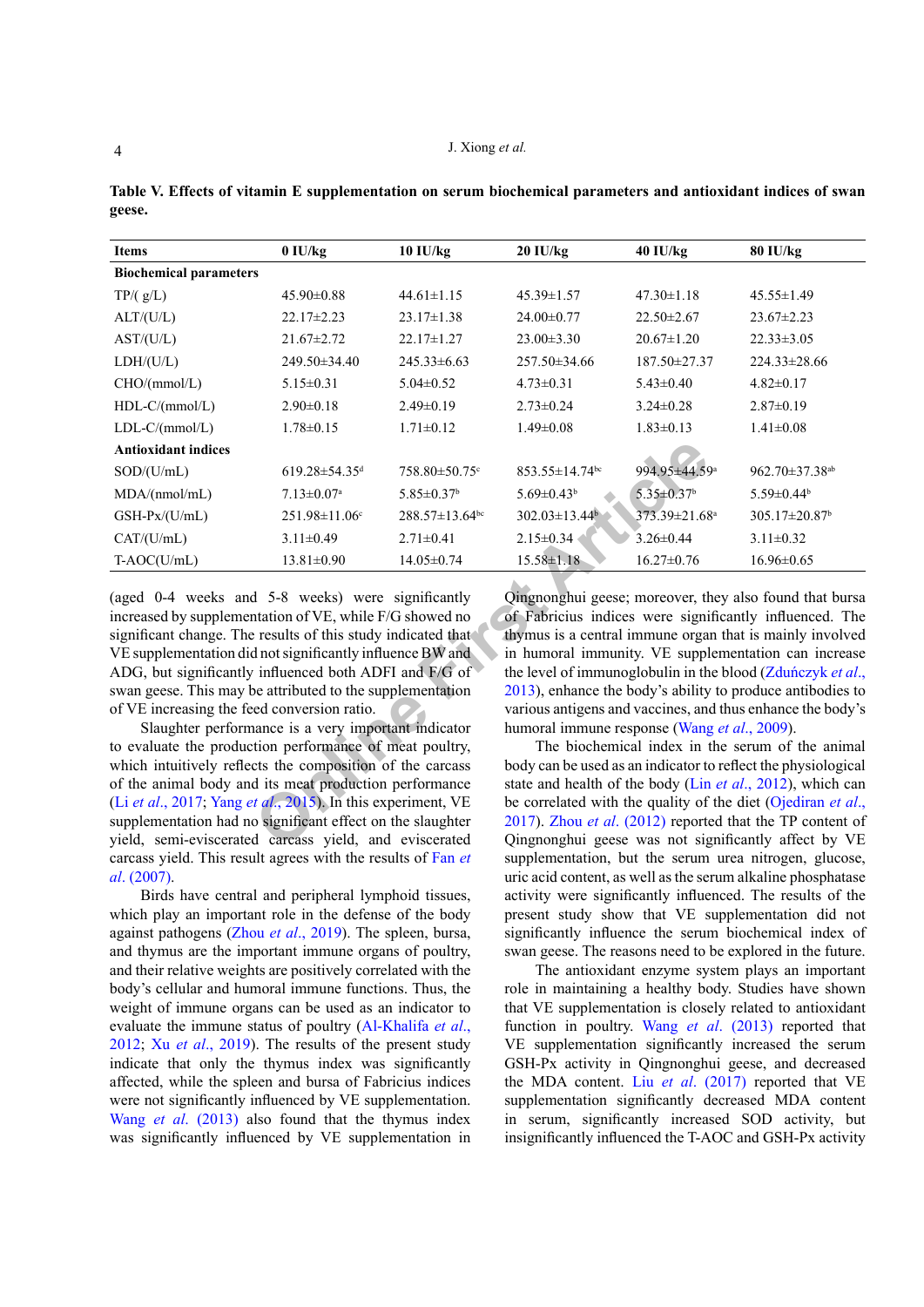in Guangxi Sanhuang Chicken. In the present study, VE supplementation significantly increased the serum SOD and GSH-Px activities, significantly decreased the MDA content, but did not significantly influence CAT and T-AOC activities. SOD can remove superoxide anions and protect cells from damage. GSH-Px can prevent the formation of hydroxyl radicals and singlet oxygen, and reduce the accumulation of free radicals. MDA directly reflects the level of oxidized free radicals in the body and the degree of cell damage they caused. The increased SOD and GSH-Px activities, and decreased MDA content indicate that VE supplementation increased the antioxidant function of swan geese.

# **CONCLUSIONS**

The findings of this study indicate that VE supplementation decreases F/G, improves the thymus index, increases SOD and GSH-Px activities, and decreases the MDA content. The best numerical values for the overall growth performance, immune function, and antioxidant capacity were obtained in grey geese that received 40 IU/kg VE supplementation.

## **ACKNOWLEDGEMENTS**

**NCLUSIONS**<br>
Solubles. Pout, Sci., 92:<br>
This study indicate that VE<br>
Li, Y., Zhang, W., Jin, M., H<br>
2013-0322/ps.2013-0322<br>
21., Y., Zhang, W., Jin, M., H<br>
D and GSH-Px activities, and<br>
Solution F. Ivel on growth reformanc We thank Wang Li, Ke Ding, Yuanxiao Li, Jianping Gou, Qiangqiang Liu, and Chengcai LV of the College of animal Science and Technology, Henan University of Science and Technology for their help during this work. This work was supported by Science and Technology Research Project of Henan Province (182102110040) and the Scientific Research Foundation of Mianyang Normal University (QD2021A26).

# *Statement of conflict of interest*

The authors have declared no conflict of interest.

# **REFERENCES**

- <span id="page-4-9"></span>Al-Khalifa, H., Givens, D.I., Rymer, C. and Yaqoob, P., 2012. Effect of n-3 fatty acids on immune function in broiler chickens. *Poult. Sci.*, **91**: 74-88. [https://](https://doi.org/10.3382/ps.2011-01693) [doi.org/10.3382/ps.2011-01693](https://doi.org/10.3382/ps.2011-01693)
- <span id="page-4-5"></span>Araujo, I., Cafe, M.B., Noleto, R.A., Martins, J., Ulhoa, C.J., Guareshi, G.C., Reis, M.M. and Leandro, N., 2019. Effect of vitamin E in ovo feeding to broiler embryos on hatchability, chick quality, oxidative state, and performance. *Poult. Sci*., **98**: 3652-3661. <https://doi.org/10.3382/ps/pey439>
- <span id="page-4-2"></span>Bender, D.A., 2003. *Nutritional biochemistry of the vitamins*. Cambridge University Press, New York.

<https://doi.org/10.1017/CBO9780511615191>

- <span id="page-4-1"></span>Burton, G.W., Joyce, A. and Ingold, K.U., 1983. Is vitamin E the only lipid-soluble, chain-breaking antioxidant in human blood plasma and erythrocyte membranes? *Arch. Biochem. Biophys.*, **221**: 281- 290. [https://doi.org/10.1016/0003-9861\(83\)90145-](https://doi.org/10.1016/0003-9861(83)90145-5) [5](https://doi.org/10.1016/0003-9861(83)90145-5)
- <span id="page-4-7"></span>Fan, W.N., Liu, H. and He, R.G., 2007. Effects of vitamin E on growth performance and fat-producing liver performance of *Xupu* goose during super feeding period. *Feed Ind.*, **28**: 11-15.
- <span id="page-4-4"></span>Jiang, W., Zhang, L. and Shan, A., 2013. The effect of vitamin E on laying performance and egg quality in laying hens fed corn dried distillers grains with solubles. *Poult. Sci.*, **92**: 2956-2964. [https://doi.](https://doi.org/10.3382/ps.2013-03228) org/10.3382/ps.2013-03228
- <span id="page-4-6"></span>Li, Y., Zhang, W., Jin, M., Huo, Y.W., Qiu, H., Hou, Y.M. and Zhou, Q.C., 2015. Effects of dietary vitamin E level on growth performance, serum non-specific immune and anti-oxidant indices of juvenile swimming crab (*Portunus tribueculatus*). *Chin. J. Anim. Nutr.*, **27**: 1431-1439.
- <span id="page-4-8"></span>Li, Y.P., Wang, Z.Y., Yang, H.M., Xu, L., Xie, Y.J., Jin, S.L. and Sheng, D.F., 2017. Effects of dietary fiber on growth performance, slaughter performance, serum biochemical parameters, and nutrient utilization in geese. *Poult. Sci.,* **96**: 1250-1256. <https://doi.org/10.3382/ps/pew385>
- <span id="page-4-10"></span>Lin, Q., Dai, Q.Z., Bin, S.Y., Jiang, G.T., Zhang, J.H., Wang, X.R. and Zhang, X., 2012. Study on the synergistic effects of probiotics and enzyme preparations on blood biochemical indexes and immune performance of Yellow feather chicken. *Feed Ind.*, **33**: 31-36.
- <span id="page-4-3"></span>Lin, Y.F., Tsai, H.L., Lee, Y.C. and Chang, S.J., 2005. Maternal vitamin E supplementation affects the antioxidant capability and oxidative status of hatching chicks. *J. Nutr*., **135**: 2457-2461. [https://](https://doi.org/10.1093/jn/135.10.2457) [doi.org/10.1093/jn/135.10.2457](https://doi.org/10.1093/jn/135.10.2457)
- <span id="page-4-12"></span>Liu, M.Y., Gan, S.H., Song, M.J., Pu, Z.M., Su, L.S., Zhang, G.Q. and Liang, M.Z., 2017. Effects of dietary vitamin E level on growth performance, antioxidant function and PPARs expression of Guangxi Sanhuang chicken. *Chin. Poult.*, **39**: 31- 34.
- <span id="page-4-0"></span>NRC, 1994. *Nutrient requirements of poultry*. The National Academies Press, Washington, D.C.
- <span id="page-4-11"></span>Ojediran, T., Oloruntade, T., Durojaye, B., Saka, R. and Emiola, I., 2017. Blood parameters, carcass yield, organ weight and villi morphometrics of broilers fed low protein diet in excess of dietary lysine. *Trakia J. Sci.*, **15**: 121-127. [https://doi.](https://doi.org/10.15547/tjs.2017.02.004)